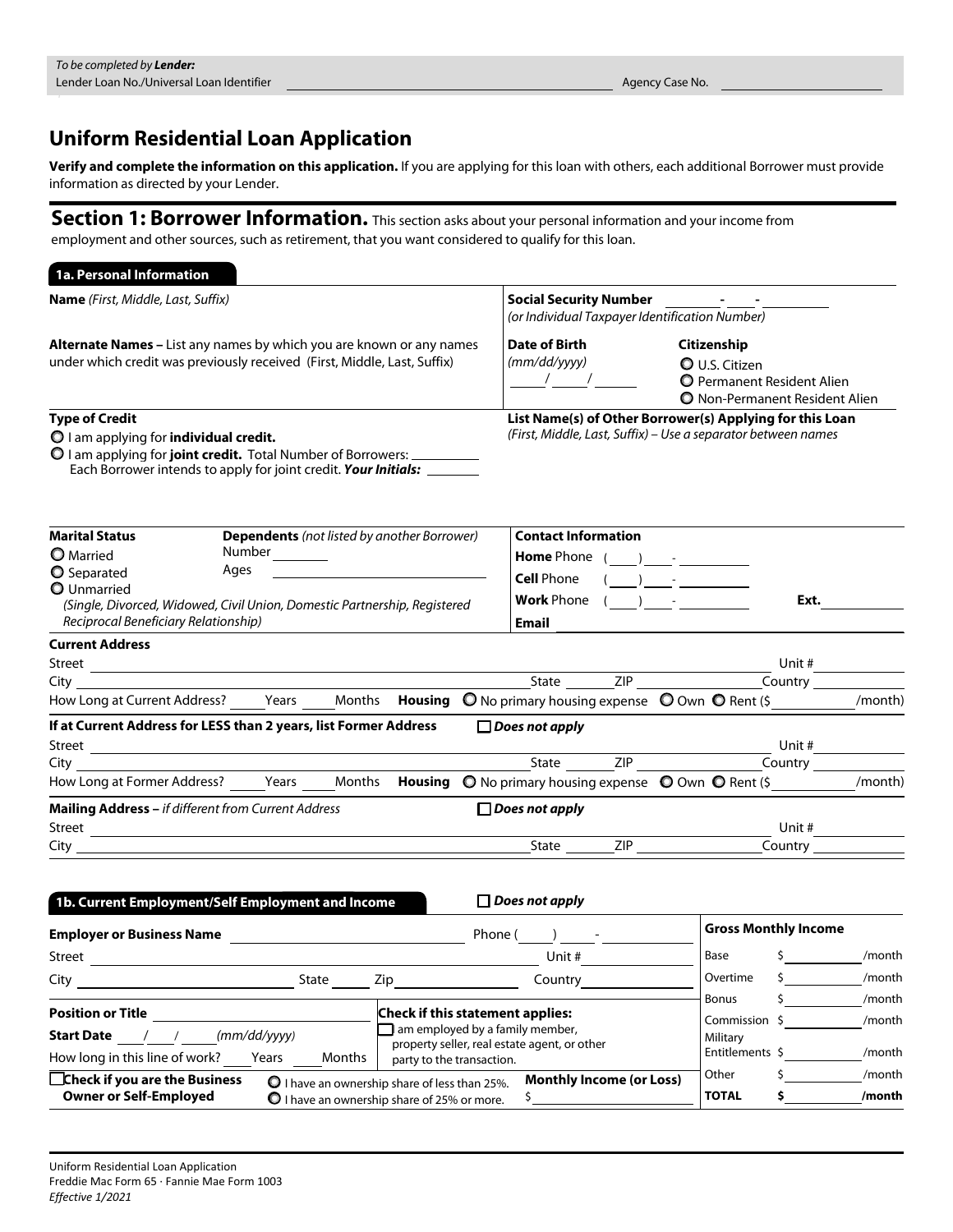| 1c. IF APPLICABLE, Complete Information for Additional Employment/Self-Employment and Income |                                                                                                       |                                                                                                                              | $\Box$ Does not apply                     |                  |
|----------------------------------------------------------------------------------------------|-------------------------------------------------------------------------------------------------------|------------------------------------------------------------------------------------------------------------------------------|-------------------------------------------|------------------|
| <b>Employer or Business Name</b>                                                             |                                                                                                       | Phone (                                                                                                                      | <b>Gross Monthly Income</b>               |                  |
| <b>Street</b>                                                                                |                                                                                                       | Unit #                                                                                                                       | Base                                      | /month           |
| City<br>State                                                                                | Zip                                                                                                   | Country                                                                                                                      | Overtime                                  | /month           |
| <b>Position or Title</b><br>(mm/dd/yyyy)<br><b>Start Date</b>                                |                                                                                                       | <b>Check if this statement applies:</b><br>I am employed by a family member,<br>property seller, real estate agent, or other | <b>Bonus</b><br>Commission \$<br>Military | /month<br>/month |
| How long in this line of work?<br>Months<br>Years                                            |                                                                                                       | party to the transaction.                                                                                                    | Entitlements \$                           | /month           |
| □Check if you are the Business<br><b>Owner or Self-Employed</b>                              | O I have an ownership share of less than 25%.<br>$\bigcirc$ I have an ownership share of 25% or more. | <b>Monthly Income (or Loss)</b>                                                                                              | Other<br><b>TOTAL</b>                     | /month<br>/month |

# 1d. IF APPLICABLE, Complete Information for Previous Employment/Self-Employment and Income

| $\Box$ Does not apply |  |
|-----------------------|--|
|-----------------------|--|

| Provide at least 2 years of current and previous employment and income. |              |      |                                       |        |                               |        |  |  |  |  |
|-------------------------------------------------------------------------|--------------|------|---------------------------------------|--------|-------------------------------|--------|--|--|--|--|
| <b>Employer or Business Name</b>                                        |              |      | Phone (                               |        | <b>Previous Gross Monthly</b> |        |  |  |  |  |
| Street                                                                  |              |      | Unit #                                | Income |                               | /month |  |  |  |  |
| City                                                                    | State        | Zip. | Country                               |        |                               |        |  |  |  |  |
| <b>Position or Title</b>                                                |              |      |                                       |        |                               |        |  |  |  |  |
| <b>Start Date</b>                                                       | (mm/dd/yyyy) |      | <b>Check if you were the Business</b> |        |                               |        |  |  |  |  |
| <b>End Date</b>                                                         | (mm/dd/yyyy) |      | <b>Owner or Self-Employed</b>         |        |                               |        |  |  |  |  |

| 1e. Income from Other Sources                                                                                                                            |  | $\Box$ Does not apply                                                                                                                                                                         |  |                                                                                      |                                                                           |  |
|----------------------------------------------------------------------------------------------------------------------------------------------------------|--|-----------------------------------------------------------------------------------------------------------------------------------------------------------------------------------------------|--|--------------------------------------------------------------------------------------|---------------------------------------------------------------------------|--|
|                                                                                                                                                          |  | Include income from other sources below. Under Income Source, choose from the sources listed here:                                                                                            |  |                                                                                      |                                                                           |  |
| • Alimony<br>• Child Support<br>• Automobile Allowance<br>• Disability<br>• Boarder Income<br>• Foster Care<br>• Housing or Parsonage<br>• Capital Gains |  | • Interest and Dividends<br>• Notes Receivable<br>• Mortgage Credit Certificate<br>• Public Assistance<br>• Mortgage Differential<br>$\bullet$ Retirement<br>(e.g., Pension, IRA)<br>Payments |  | • Royalty Payments<br>• Separate Maintenance<br>• Social Security<br>$\bullet$ Trust | • Unemployment<br><b>Benefits</b><br>• VA Compensation<br>$\bullet$ Other |  |
| loan.                                                                                                                                                    |  | NOTE: Reveal alimony, child support, separate maintenance, or other income ONLY IF you want it considered in determining your qualification for this                                          |  |                                                                                      |                                                                           |  |
| <b>Income Source</b> $-$ use list above                                                                                                                  |  |                                                                                                                                                                                               |  |                                                                                      | <b>Monthly Income</b>                                                     |  |
|                                                                                                                                                          |  |                                                                                                                                                                                               |  |                                                                                      |                                                                           |  |
|                                                                                                                                                          |  |                                                                                                                                                                                               |  |                                                                                      |                                                                           |  |
|                                                                                                                                                          |  |                                                                                                                                                                                               |  |                                                                                      |                                                                           |  |

Provide TOTAL Amount Here  $\vert$ \$

| <b>Borrower Name:</b>                      |
|--------------------------------------------|
| Uniform Residential Loan Application       |
| Freddie Mac Form 65 · Fannie Mae Form 1003 |
| Effective 1/2021                           |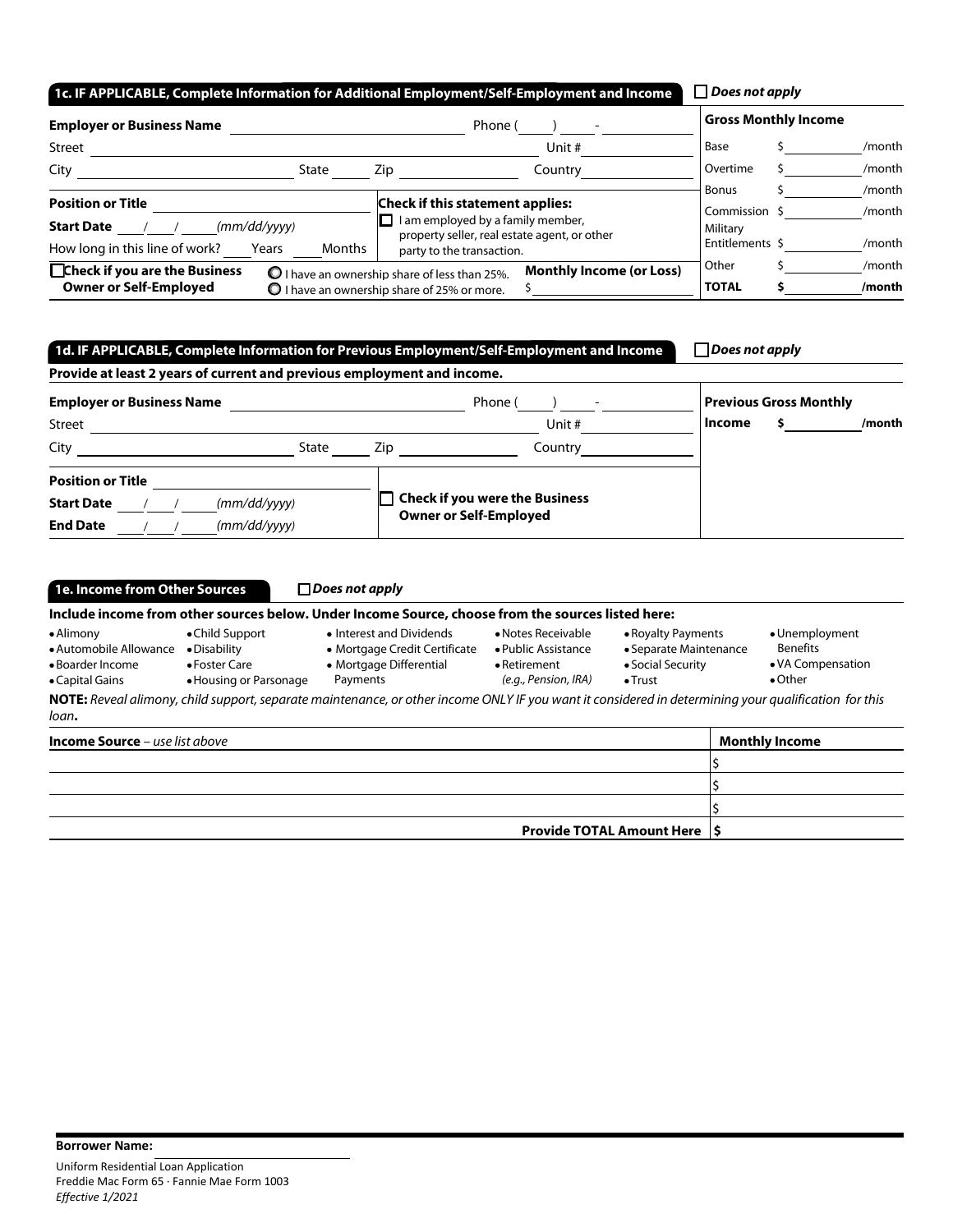# Section 2: Financial Information — Assets and Liabilities. This section asks about things you own

that are worth money and that you want considered to qualify for this loan. It then asks about your liabilities (or debts) that you pay each month, such as credit cards, alimony, or other expenses.

| $\bullet$ Checking<br>$\bullet$ Savings<br>• Money Market | • Certificate of Deposit<br>• Mutual Fund<br>$\bullet$ Stocks | Include all accounts below. Under Account Type, choose from the types listed here:<br>• Stock Options<br>$\bullet$ Bonds<br>• Retirement (e.g., 401k, IRA) | • Bridge Loan Proceeds<br>• Individual Development<br>Account | • Trust Account<br>• Cash Value of Life Insurance<br>(used for the transaction) |  |
|-----------------------------------------------------------|---------------------------------------------------------------|------------------------------------------------------------------------------------------------------------------------------------------------------------|---------------------------------------------------------------|---------------------------------------------------------------------------------|--|
| <b>Account Type</b>                                       | <b>Financial Institution</b>                                  |                                                                                                                                                            | <b>Account Number</b>                                         |                                                                                 |  |
|                                                           |                                                               |                                                                                                                                                            |                                                               |                                                                                 |  |
|                                                           |                                                               |                                                                                                                                                            |                                                               |                                                                                 |  |
|                                                           |                                                               |                                                                                                                                                            |                                                               |                                                                                 |  |
|                                                           |                                                               |                                                                                                                                                            |                                                               |                                                                                 |  |
|                                                           |                                                               |                                                                                                                                                            |                                                               |                                                                                 |  |
|                                                           |                                                               |                                                                                                                                                            | <b>Provide TOTAL Amount Here S</b>                            |                                                                                 |  |

| Assets<br>• Proceeds from Real Estate<br>Property to be sold on or<br>before closing | • Proceeds from Sale of<br>Non-Real Estate Asset<br>• Secured Borrowed Funds | • Unsecured Borrowed Funds<br>$\bullet$ Other | Credits<br>• Earnest Money<br>• Employer Assistance<br>• Lot Equity | • Relocation Funds<br>$\bullet$ Rent Credit | • Sweat Equity<br>• Trade Equity |
|--------------------------------------------------------------------------------------|------------------------------------------------------------------------------|-----------------------------------------------|---------------------------------------------------------------------|---------------------------------------------|----------------------------------|
| <b>Asset or Credit Type</b> – use list above                                         |                                                                              |                                               |                                                                     | <b>Cash or Market Value</b>                 |                                  |
|                                                                                      |                                                                              |                                               |                                                                     |                                             |                                  |
|                                                                                      |                                                                              |                                               |                                                                     |                                             |                                  |
|                                                                                      |                                                                              |                                               |                                                                     |                                             |                                  |
|                                                                                      |                                                                              |                                               |                                                                     |                                             |                                  |
|                                                                                      |                                                                              |                                               | <b>Provide TOTAL Amount Here 15</b>                                 |                                             |                                  |

### 2c. Liabilities – Credit Cards, Other Debts and Leases that You Owe

*Does not apply*

List all liabilities below (except real estate) and include deferred payments. Under Account Type, choose from the types listed here: Revolving *(e.g., credit cards)* Installment *(e.g., car, student, personal loans)* Open 30-Day *(balance paid monthly)* Lease (not real estate) Other

| <b>Account Type</b> | <b>Company Name</b> | <b>Account Number</b> | <b>Unpaid Balance</b> | To be paid off at <b>Armic State of Augman</b><br>or before Closing <b>Monthly Payment</b> |
|---------------------|---------------------|-----------------------|-----------------------|--------------------------------------------------------------------------------------------|
|                     |                     |                       |                       |                                                                                            |
|                     |                     |                       |                       |                                                                                            |
|                     |                     |                       |                       |                                                                                            |
|                     |                     |                       |                       |                                                                                            |
|                     |                     |                       |                       |                                                                                            |

|                   | 2d. Other Liabilities and Expenses | $\Box$ Does not apply                                                                |                        |                 |                        |
|-------------------|------------------------------------|--------------------------------------------------------------------------------------|------------------------|-----------------|------------------------|
|                   |                                    | Include all other liabilities and expenses below. Choose from the types listed here: |                        |                 |                        |
| $\bullet$ Alimony | •Child Support                     | • Separate Maintenance                                                               | • Job Related Expenses | $\bullet$ Other | <b>Monthly Payment</b> |
|                   |                                    |                                                                                      |                        |                 |                        |
|                   |                                    |                                                                                      |                        |                 |                        |
|                   |                                    |                                                                                      |                        |                 |                        |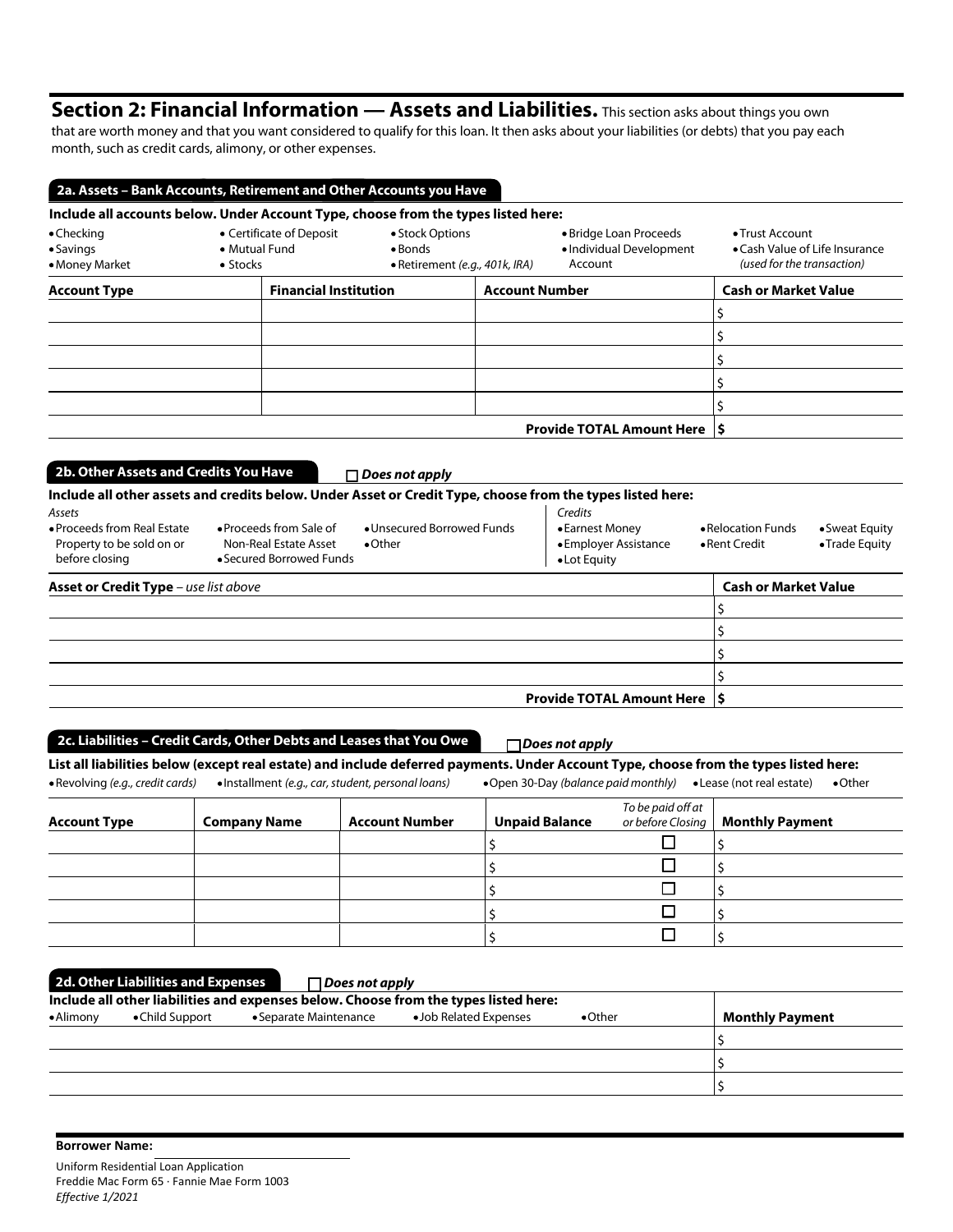## Section 3: Financial Information — Real Estate. This section asks you to list all properties you currently own and

what you owe on them. *I do not own any real estate*

| <b>Address</b>                         | <b>Street</b> |             |                                       |                                                                |  |  |                                                                                |                                        |  | Unit #                                                       |                                             |
|----------------------------------------|---------------|-------------|---------------------------------------|----------------------------------------------------------------|--|--|--------------------------------------------------------------------------------|----------------------------------------|--|--------------------------------------------------------------|---------------------------------------------|
|                                        | City          |             |                                       |                                                                |  |  | State                                                                          | Zip                                    |  | Country                                                      |                                             |
|                                        |               |             |                                       | <b>Intended Occupancy:</b>                                     |  |  | <b>Monthly Insurance, Taxes,</b>                                               |                                        |  |                                                              | For 2-4 Unit Primary or Investment Property |
| <b>Property Value</b>                  |               | or Retained | <b>Status: Sold,</b><br>Pending Sale, | Investment, Primary<br>Residence, Second<br>Home, Other        |  |  | <b>Association Dues etc.</b><br>if not included in Monthly<br>Mortgage Payment | <b>Monthly Rental</b><br><b>Income</b> |  | <b>For LENDER to Calculate:</b><br>Net Monthly Rental Income |                                             |
|                                        |               |             |                                       |                                                                |  |  |                                                                                |                                        |  |                                                              |                                             |
| <b>Mortgage Loans on this Property</b> |               |             |                                       | $\Box$ Does not apply                                          |  |  |                                                                                |                                        |  |                                                              |                                             |
| <b>Creditor Name</b>                   |               |             |                                       | <b>Monthly</b><br>Mortgage<br><b>Account Number</b><br>Payment |  |  | <b>Unpaid Balance</b>                                                          | To be paid off at or<br>before closina |  | <b>Type FHA, VA,</b><br>Conventional,<br>USDA-RD, Other      | <b>Credit Limit</b><br>(if applicable)      |
|                                        |               |             |                                       |                                                                |  |  |                                                                                | о                                      |  |                                                              |                                             |
|                                        |               |             |                                       |                                                                |  |  |                                                                                |                                        |  |                                                              |                                             |

|                                        |                                                                                                                                          |  |  | 3b. IF APPLICABLE, Complete Information for Additional Property                |                                       |                                 | $\Box$ Does not apply            |                                                              |                                        |                                             |                                                  |                                        |
|----------------------------------------|------------------------------------------------------------------------------------------------------------------------------------------|--|--|--------------------------------------------------------------------------------|---------------------------------------|---------------------------------|----------------------------------|--------------------------------------------------------------|----------------------------------------|---------------------------------------------|--------------------------------------------------|----------------------------------------|
| <b>Address</b>                         | Street                                                                                                                                   |  |  |                                                                                |                                       |                                 |                                  |                                                              |                                        |                                             | Unit #                                           |                                        |
|                                        | City                                                                                                                                     |  |  |                                                                                |                                       |                                 |                                  | State                                                        | Zip                                    |                                             | Country                                          |                                        |
|                                        |                                                                                                                                          |  |  |                                                                                | <b>Intended Occupancy:</b>            |                                 | <b>Monthly Insurance, Taxes,</b> |                                                              |                                        | For 2-4 Unit Primary or Investment Property |                                                  |                                        |
|                                        | Investment, Primary<br><b>Status:</b> Sold,<br>Residence, Second<br>Pending Sale,<br>or Retained<br>Home, Other<br><b>Property Value</b> |  |  | <b>Association Dues etc.</b><br>if not included in Monthly<br>Mortgage Payment |                                       | <b>Monthly Rental</b><br>Income |                                  | <b>For LENDER to Calculate:</b><br>Net Monthly Rental Income |                                        |                                             |                                                  |                                        |
|                                        |                                                                                                                                          |  |  |                                                                                |                                       |                                 |                                  |                                                              |                                        |                                             |                                                  |                                        |
| <b>Mortgage Loans on this Property</b> |                                                                                                                                          |  |  | Does not apply                                                                 |                                       |                                 |                                  |                                                              |                                        |                                             |                                                  |                                        |
| <b>Creditor Name</b>                   |                                                                                                                                          |  |  | <b>Account Number</b>                                                          | <b>Monthly</b><br>Mortgage<br>Payment |                                 | <b>Unpaid Balance</b>            |                                                              | To be paid off at or<br>before closina |                                             | Type FHA, VA,<br>Conventional,<br>USDA-RD, Other | <b>Credit Limit</b><br>(if applicable) |
|                                        |                                                                                                                                          |  |  |                                                                                |                                       |                                 |                                  |                                                              |                                        |                                             |                                                  |                                        |
|                                        |                                                                                                                                          |  |  |                                                                                |                                       |                                 |                                  |                                                              |                                        |                                             |                                                  |                                        |

|                                        | $\Box$ Does not apply<br>3c. IF APPLICABLE, Complete Information for Additional Property |                                                      |  |                                                         |                                |                                                                                |                                  |       |                                        |  |                                                              |                                             |
|----------------------------------------|------------------------------------------------------------------------------------------|------------------------------------------------------|--|---------------------------------------------------------|--------------------------------|--------------------------------------------------------------------------------|----------------------------------|-------|----------------------------------------|--|--------------------------------------------------------------|---------------------------------------------|
| <b>Address</b>                         | <b>Street</b>                                                                            |                                                      |  |                                                         |                                |                                                                                |                                  |       |                                        |  | Unit #                                                       |                                             |
|                                        | City                                                                                     |                                                      |  |                                                         |                                |                                                                                |                                  | State | Zip                                    |  | Country                                                      |                                             |
|                                        |                                                                                          |                                                      |  | <b>Intended Occupancy:</b>                              |                                |                                                                                | <b>Monthly Insurance, Taxes,</b> |       |                                        |  |                                                              | For 2-4 Unit Primary or Investment Property |
| <b>Property Value</b>                  |                                                                                          | <b>Status: Sold,</b><br>Pending Sale,<br>or Retained |  | Investment, Primary<br>Residence, Second<br>Home, Other |                                | <b>Association Dues etc.</b><br>if not included in Monthly<br>Mortgage Payment |                                  |       | <b>Monthly Rental</b><br>Income        |  | <b>For LENDER to Calculate:</b><br>Net Monthly Rental Income |                                             |
| S                                      |                                                                                          |                                                      |  |                                                         |                                |                                                                                |                                  |       |                                        |  |                                                              |                                             |
| <b>Mortgage Loans on this Property</b> |                                                                                          |                                                      |  | $\Box$ Does not apply                                   |                                |                                                                                |                                  |       |                                        |  |                                                              |                                             |
| <b>Creditor Name</b>                   |                                                                                          |                                                      |  | <b>Account Number</b>                                   | Monthly<br>Mortgage<br>Payment |                                                                                | <b>Unpaid Balance</b>            |       | To be paid off at or<br>before closing |  | Type FHA, VA,<br>Conventional,<br>USDA-RD, Other             | <b>Credit Limit</b><br>(if applicable)      |
|                                        |                                                                                          |                                                      |  |                                                         |                                |                                                                                |                                  |       |                                        |  |                                                              |                                             |
|                                        |                                                                                          |                                                      |  |                                                         |                                |                                                                                |                                  |       |                                        |  |                                                              |                                             |
| <b>Borrower Name:</b>                  |                                                                                          |                                                      |  |                                                         |                                |                                                                                |                                  |       |                                        |  |                                                              |                                             |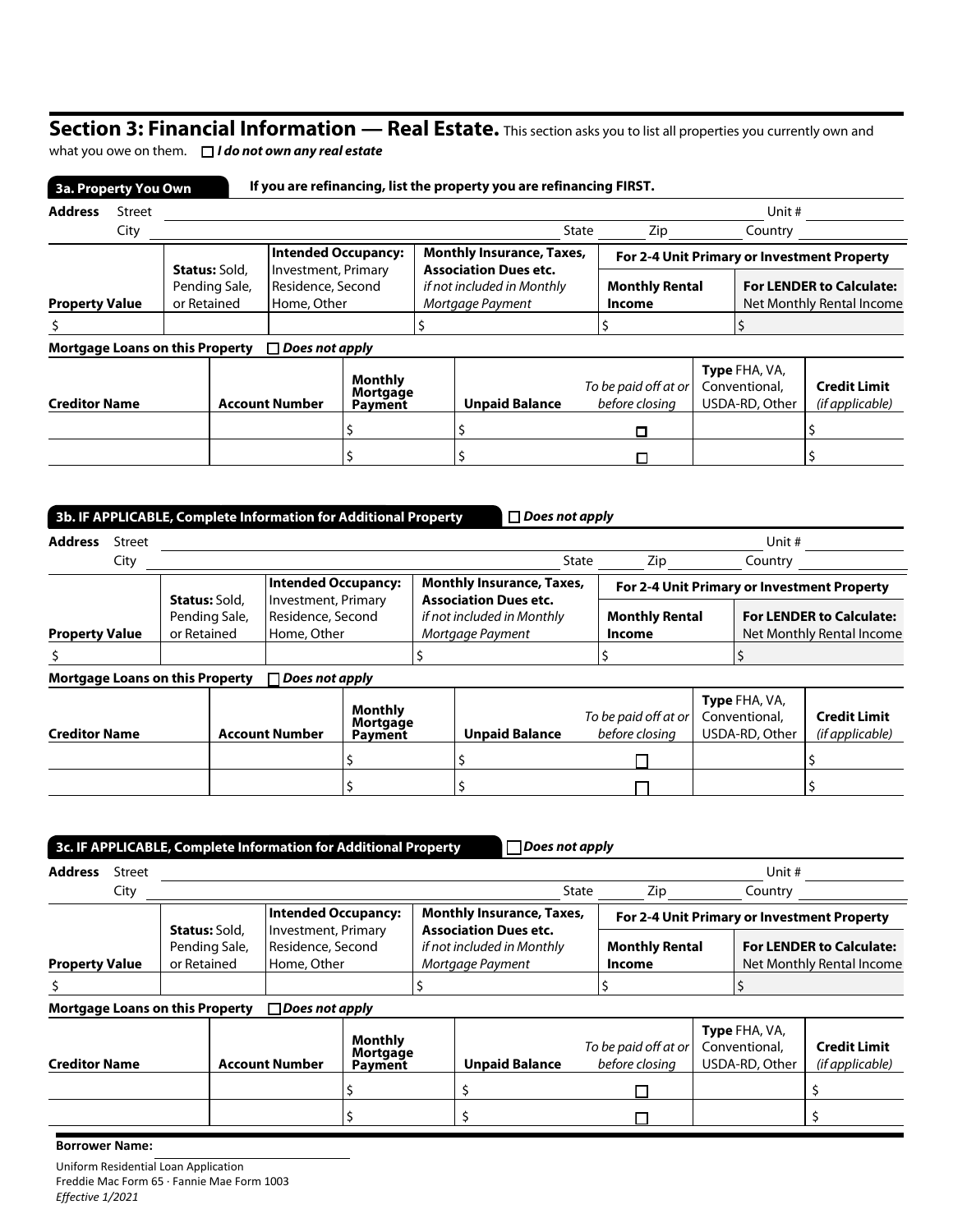# Section 4: Loan and Property Information. This section asks about the loan's purpose and the property you want to

purchase or refinance.

|                         | 4a. Loan and Property Information                                                                                                                                                                  |                      |                   |                       |                                       |        |              |
|-------------------------|----------------------------------------------------------------------------------------------------------------------------------------------------------------------------------------------------|----------------------|-------------------|-----------------------|---------------------------------------|--------|--------------|
| Loan Amount \$          |                                                                                                                                                                                                    | <b>Loan Purpose</b>  | <b>O</b> Purchase | <b>O</b> Refinance    | O Other (specify)                     |        |              |
| <b>Property Address</b> | Street                                                                                                                                                                                             |                      |                   |                       |                                       | Unit # |              |
|                         | City                                                                                                                                                                                               |                      |                   |                       | State                                 | Zip.   |              |
|                         | County                                                                                                                                                                                             |                      | Number of Units   |                       | <b>Property Value \$</b>              |        |              |
| Occupancy               | O Primary Residence                                                                                                                                                                                | <b>Q</b> Second Home |                   | O Investment Property | <b>FHA Secondary Residence</b> $\Box$ |        |              |
|                         | 1. Mixed-Use Property. If you will occupy the property, will you set aside space within the property to operate<br>your own business? (e.g., daycare facility, medical office, beauty/barber shop) |                      |                   |                       |                                       | O NO   | <b>O</b> YES |
|                         | 2. Manufactured Home. Is the property a manufactured home? (e.g., a factory built dwelling built on a permanent chassis)                                                                           |                      |                   |                       |                                       | $O$ NO | $O$ YES      |

| 4b. Other new Mortgage Loans on the Property you are Buying or Refinancing<br>$\Box$ Does not apply |                                                              |                        |                                                                    |                     |  |
|-----------------------------------------------------------------------------------------------------|--------------------------------------------------------------|------------------------|--------------------------------------------------------------------|---------------------|--|
| <b>Creditor Name</b>                                                                                | Lien Type                                                    | <b>Monthly Payment</b> | Loan Amount/<br><b>Amount to be Drawn</b> ( <i>if applicable</i> ) | <b>Credit Limit</b> |  |
|                                                                                                     | $\bigcirc$ First Lien $\bigcirc$ Subordinate Lien $\vert$ \$ |                        |                                                                    |                     |  |
|                                                                                                     | O First Lien $\bigcirc$ Subordinate Lien $ s $               |                        |                                                                    |                     |  |

| 4c. Rental Income on the Property You Want to Purchase                             | For Purchase Only $\Box$ Does not apply |  |  |  |
|------------------------------------------------------------------------------------|-----------------------------------------|--|--|--|
| Complete if the property is a 2-4 Unit Primary Residence or an Investment Property |                                         |  |  |  |
| <b>Expected Monthly Rental Income</b>                                              |                                         |  |  |  |
| <b>For LENDER to calculate:</b> Expected Net Monthly Rental Income                 |                                         |  |  |  |

| 4d. Gifts or Grants You Have Been Given or Will Receive for this Loan<br>$\Box$ Does not apply |                                    |                                                                                        |                                       |                                     |  |  |
|------------------------------------------------------------------------------------------------|------------------------------------|----------------------------------------------------------------------------------------|---------------------------------------|-------------------------------------|--|--|
|                                                                                                |                                    | Include all gifts and grants below. Under Source, choose from the sources listed here: |                                       |                                     |  |  |
| • Community Nonprofit<br>$\bullet$ Employer                                                    | • Federal Agency<br>• Local Agency | • Relative<br>• Religious Nonprofit                                                    | • State Agency<br>• Unmarried Partner | $\bullet$ Lender<br>$\bullet$ Other |  |  |
| <b>Asset Type:</b> Cash Gift, Gift of Equity, Grant                                            |                                    | <b>Deposited/Not Deposited</b>                                                         | <b>Source</b> – use list above        | <b>Cash or Market Value</b>         |  |  |
|                                                                                                |                                    | O Not Deposited<br><b>O</b> Deposited                                                  |                                       |                                     |  |  |
|                                                                                                |                                    | O Not Deposited<br><b>O</b> Deposited                                                  |                                       |                                     |  |  |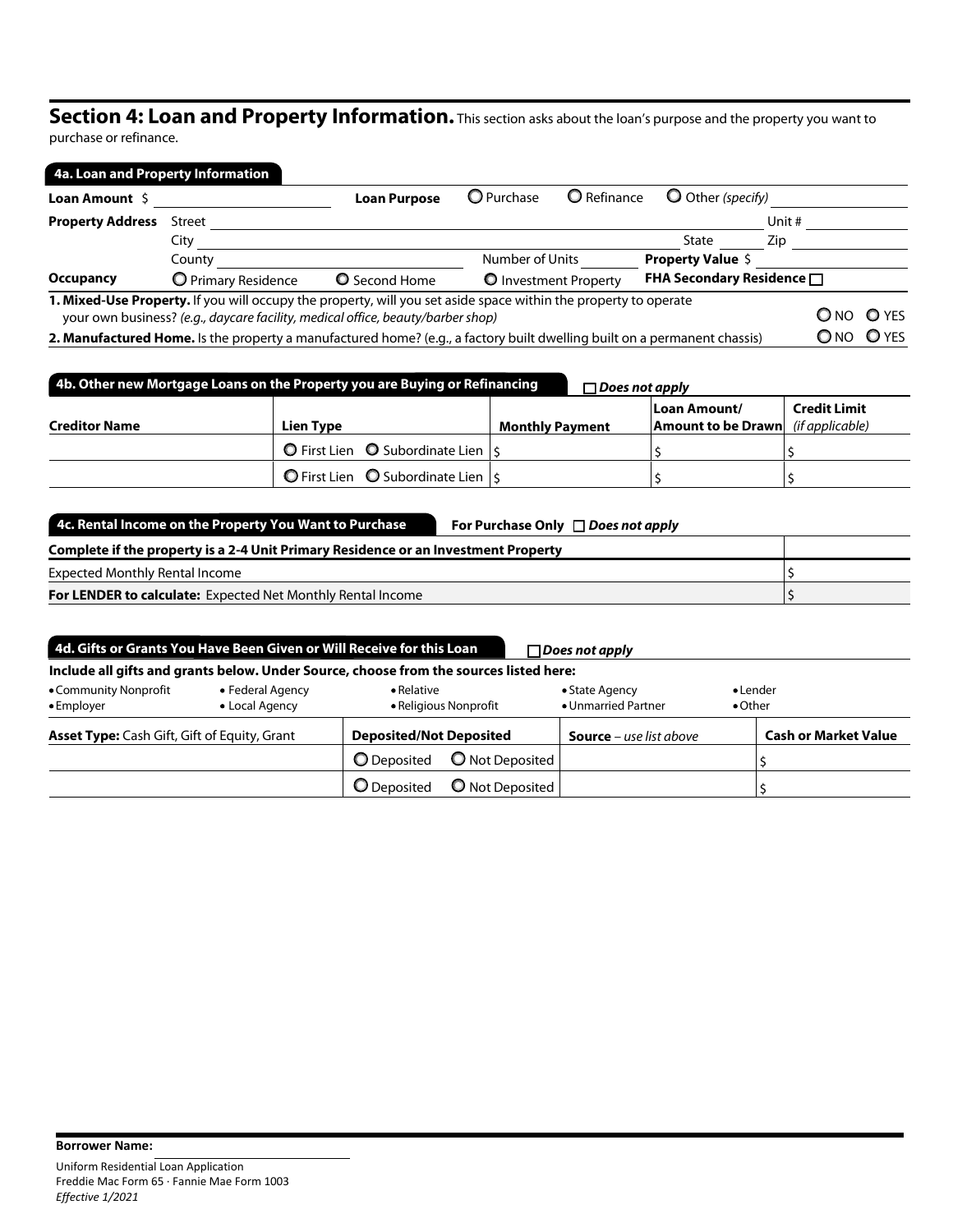**Section 5: Declarations.** This section asks you specific questions about the property, your funding, and your past financial history.

| 5a. About this Property and Your Money for this Loan                                                                                                                                                                                                           |               |                   |
|----------------------------------------------------------------------------------------------------------------------------------------------------------------------------------------------------------------------------------------------------------------|---------------|-------------------|
| A. Will you occupy the property as your primary residence?                                                                                                                                                                                                     |               | ONO OYES          |
| If YES, have you had an ownership interest in another property in the last three years?<br>If YES, complete (1) and (2) below:                                                                                                                                 |               | ONO OYES          |
| What type of property did you own: primary residence (PR), FHA secondary residence (SR), second home (SH), or<br>(1)<br>investment property (IP)?                                                                                                              |               |                   |
| How did you hold title to the property: by yourself (S), jointly with your spouse (SP), or jointly with another person (O)?<br>(2)                                                                                                                             |               |                   |
| <b>B.</b> If this is a Purchase Transaction: Do you have a family relationship or business affiliation with the seller of the property?                                                                                                                        |               | O NO O YES        |
| <b>C.</b> Are you borrowing any money for this real estate transaction (e.g., money for your closing costs or down payment) or<br>obtaining any money from another party, such as the seller or realtor, that you have not disclosed on this loan application? |               | <b>O</b> NO O YES |
| If YES, what is the amount of this money?                                                                                                                                                                                                                      |               |                   |
| Have you or will you be applying for a mortgage loan on another property (not the property securing this loan) on or<br><b>D.</b> 1.<br>before closing this transaction that is not disclosed on this loan application?                                        |               | <b>ONO OYES</b>   |
| 2. Have you or will you be applying for any new credit (e.g., installment loan, credit card, etc.) on or before closing this loan<br>that is not disclosed on this application?                                                                                | $\bigcirc$ NO | <b>O</b> YES      |
| E. Will this property be subject to a lien that could take priority over the first mortgage lien, such as a clean energy lien paid<br>through your property taxes (e.g., the Property Assessed Clean Energy Program?                                           | $O$ NO        |                   |

| <b>5b. About Your Finances</b>                                                                                                                                                                                                             |                 |  |  |  |  |
|--------------------------------------------------------------------------------------------------------------------------------------------------------------------------------------------------------------------------------------------|-----------------|--|--|--|--|
| F. Are you a co-signer or guarantor on any debt or loan that is not disclosed on this application?                                                                                                                                         | O NO O YES      |  |  |  |  |
| G. Are there any outstanding judgments against you?                                                                                                                                                                                        | <b>ONO OYES</b> |  |  |  |  |
| H. Are you currently delinguent or in default on a Federal debt?                                                                                                                                                                           | O NO O YES      |  |  |  |  |
| <b>I.</b> Are you a party to a lawsuit in which you potentially have any personal financial liability?                                                                                                                                     | O NO O YES      |  |  |  |  |
| <b>J.</b> Have you conveyed title to any property in lieu of foreclosure in the past 7 years?                                                                                                                                              | O NO O YES      |  |  |  |  |
| K. Within the past 7 years, have you completed a pre-foreclosure sale or short sale, whereby the property was sold to a third party $ O_{NO}$ $O_{YES}$<br>and the Lender agreed to accept less than the outstanding mortgage balance due? |                 |  |  |  |  |

| L. Have you had property foreclosed upon in the last 7 years?                                                                                                                        | O <sub>NO</sub> O <sub>YES</sub> |
|--------------------------------------------------------------------------------------------------------------------------------------------------------------------------------------|----------------------------------|
| <b>M.</b> Have you declared bankruptcy within the past 7 years?<br>□ Chapter 12 □ Chapter 13<br>If YES, identify the type(s) of bankruptcy:<br>$\Box$ Chapter 7<br>$\Box$ Chapter 11 | O NO O YES                       |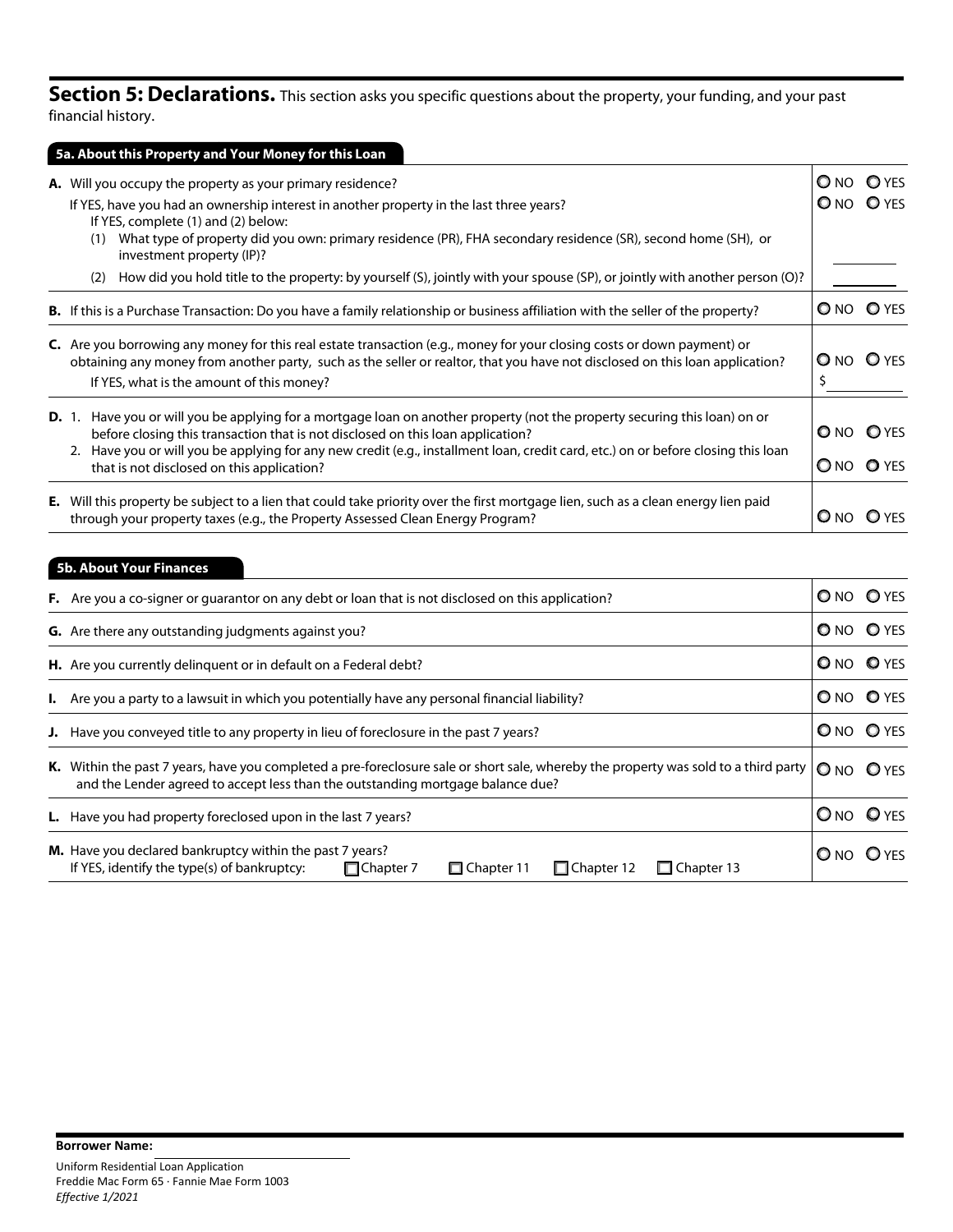# Section 6: Acknowledgments and Agreements. This section tells you about your legal obligations when you

sign this application.

### Acknowledgments and Agreements

### Definitions:

- "Lender" includes the Lender's agents, service providers, and any of their successors and assigns.
- "Other Loan Participants" includes (i) any actual or potential owners of a loan resulting from this application (the "Loan"), (ii) acquirers of any beneficial or other interest in the Loan, (iii) any mortgage insurer, (iv) any guarantor, (v) any servicer of the Loan, and (vi) any of these parties' service providers, successors or assigns.

### I agree to, acknowledge, and represent the following:

### (1) The Complete Information for this Application

- The information I have provided in this application is true, accurate, and complete as of the date I signed this application.
- If the information I submitted changes or I have new information before closing of the Loan, I must change and supplement this application, including providing any updated/supplemented real estate sales contract.
- For purchase transactions: The terms and conditions of any real estate sales contract signed by me in connection with this application are true, accurate, and complete to the best of my knowledge and belief. I have not entered into any other agreement, written or oral, in connection with this real estate transaction.
- The Lender and Other Loan Participants may rely on the information contained in the application before and after closing of the Loan.
- Any intentional or negligent misrepresentation of information may result in the imposition of:
	- (a) civil liability on me, including monetary damages, if a person suffers any loss because the person relied on any misrepresentation that I have made on this application, and/or
	- (b) criminal penalties on me including, but not limited to, fine or imprisonment or both under the provisions of Federal law (18 U.S.C. §§ 1001 *et seq.*).

#### (2) The Property's Security

The Loan I have applied for in this application will be secured by a mortgage or deed of trust which provides the Lender a security interest in the property described in this application.

### (3) The Property's Appraisal, Value, and Condition

- Any appraisal or value of the property obtained by the Lender is for use by the Lender and Other Loan Participants.
- The Lender and Other Loan Participants have not made any representation or warranty, express or implied, to me about the property, its condition, or its value.

#### (4) Electronic Records and Signatures

The Lender and Other Loan Participants may keep any paper record and/or electronic record of this application, whether or not the Loan is approved.

- If this application is created as (or converted into) an "electronic application", I consent to the use of "electronic records" and "electronic signatures" as the terms are defined in and governed by applicable Federal and/or state electronic transactions laws.
- I intend to sign and have signed this application either using my: (a) electronic signature; or
	- (b) a written signature and agree that if a paper version of this application is converted into an electronic application, the application will be an electronic record, and the representation of my written signature on this application will be my binding electronic signature.
- I agree that the application, if delivered or transmitted to the Lender or Other Loan Participants as an electronic record with my electronic signature, will be as effective and enforceable as a paper application signed by me in writing.

### (5) Delinquency

- The Lender and Other Loan Participants may report information about my account to credit bureaus. Late payments, missed payments, or other defaults on my account may be reflected in my credit report and will likely affect my credit score.
- If I have trouble making my payments I understand that I may contact a HUD-approved housing counseling organization for advice about actions I can take to meet my mortgage obligations.

### (6) Authorization for Use and Sharing of Information

By signing below, in addition to the representations and agreements made above, I expressly authorize the Lender and Other Loan Participants to obtain, use, and share with each other (i) the loan application and related loan information and documentation, (ii) a consumer credit report on me, and (iii) my tax return information, as necessary to perform the actions listed below, for so long as they have an interest in my loan or its servicing:

- (a) process and underwrite my loan;<br>(b) verify any data contained in my c
- verify any data contained in my consumer credit report, my loan application and other information supporting my loan application;
- (c) inform credit and investment decisions by the Lender and Other Loan Participants;
- (d) perform audit, quality control, and legal compliance analysis and reviews;
- (e) perform analysis and modeling for risk assessments;
- (f) monitor the account for this loan for potential delinquencies and determine any assistance that may be available to me; and
- (g) other actions permissible under applicable law.

| <b>Borrower Signature</b>            | Date (mm/dd/yyyy) |  |
|--------------------------------------|-------------------|--|
|                                      |                   |  |
|                                      |                   |  |
| <b>Additional Borrower Signature</b> |                   |  |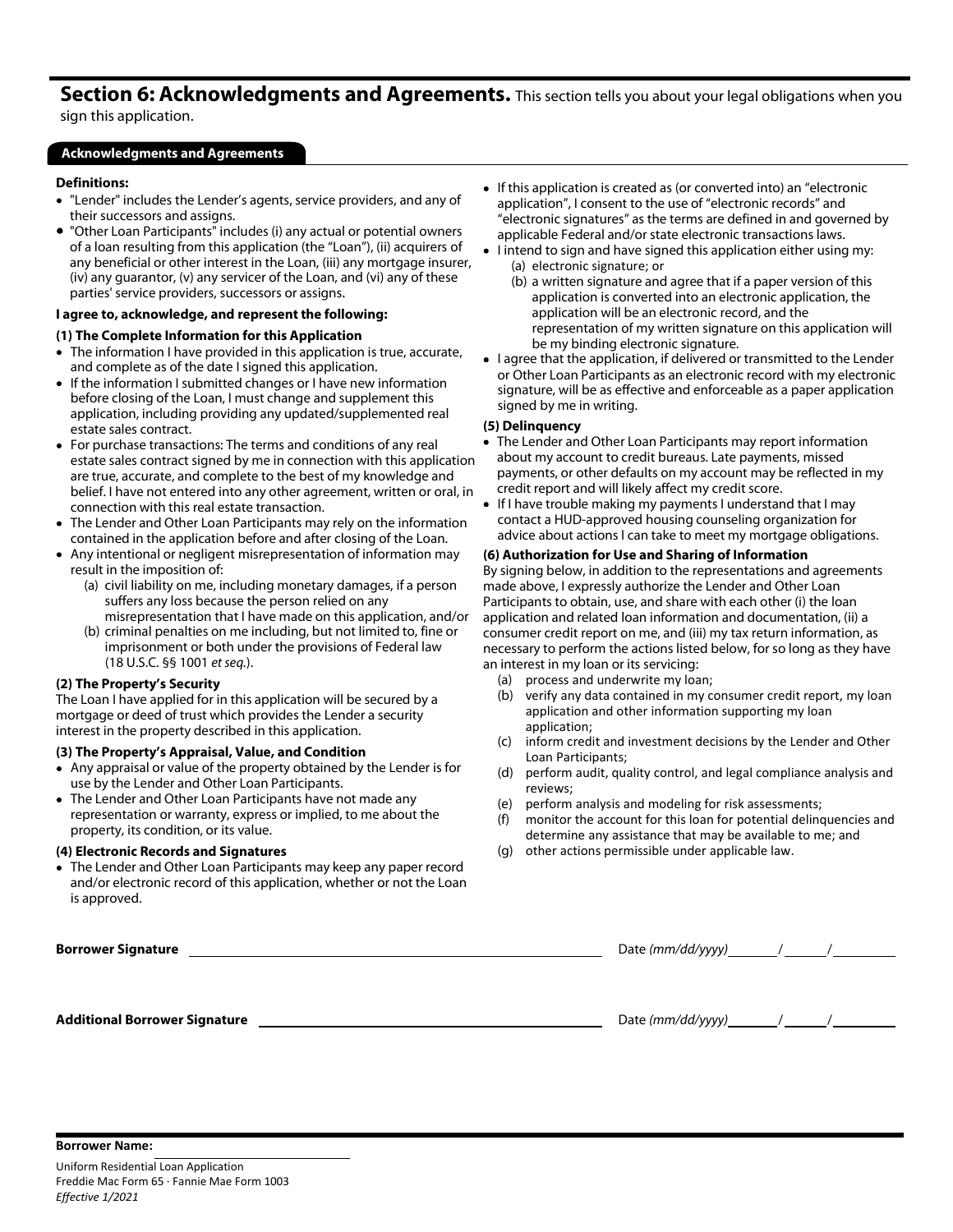### Section 7: Military Service. This section asks questions about your (or your deceased spouse's) military service.

| <b>Military Service of Borrower</b>                                                                                               |                                                                                                                                                                                                                                                                                      |              |  |  |  |
|-----------------------------------------------------------------------------------------------------------------------------------|--------------------------------------------------------------------------------------------------------------------------------------------------------------------------------------------------------------------------------------------------------------------------------------|--------------|--|--|--|
| Military Service - Did you (or your deceased spouse) ever serve, or are you currently serving, in the United States Armed Forces? |                                                                                                                                                                                                                                                                                      |              |  |  |  |
| If YES, check all that apply:                                                                                                     | $\Box$ Currently serving on active duty with projected expiration date of service/tour<br>$\Box$ Currently retired, discharged, or separated from service<br>$\Box$ Only period of service was as a non-activated member of the Reserve or National Guard<br>$\Box$ Surviving spouse | (mm/dd/vvyy) |  |  |  |

## Section 8: Demographic Information. This section asks about your ethnicity, sex, and race.

### Demographic Information of Borrower

The purpose of collecting this information is to help ensure that all applicants are treated fairly and that the housing needs of communities and neighborhoods are being fulfilled. For residential mortgage lending, Federal law requires that we ask applicants for their demographic information (ethnicity, sex, and race) in order to monitor our compliance with equal credit opportunity, fair housing, and home mortgage disclosure laws. You are not required to provide this information, but are encouraged to do so. You may select one or more designations for "Ethnicity" and one or more designations for "Race." The law provides that we may not discriminate on the basis of this information, or on whether you choose to provide it. However, if you choose not to provide the information and you have made this application in person, Federal regulations require us to note your ethnicity, sex, and race on the basis of visual observation or surname. The law also provides that we may not discriminate on the basis of age or marital status information you provide in this application. If you do not wish to provide some or all of this information, please check below.

| <b>Ethnicity:</b> Check one or more                                                                                                                                                                                                                                         | <b>Race:</b> Check one or more                                                                                                                   |
|-----------------------------------------------------------------------------------------------------------------------------------------------------------------------------------------------------------------------------------------------------------------------------|--------------------------------------------------------------------------------------------------------------------------------------------------|
| Hispanic or Latino<br>$\square$ Mexican<br>$\Box$ Puerto Rican<br>$\Box$ Cuban                                                                                                                                                                                              | $\Box$ American Indian or Alaska Native – Print name of enrolled<br>or principal tribe:                                                          |
| $\Box$ Other Hispanic or Latino – Print origin:                                                                                                                                                                                                                             | $\Box$ Asian<br>$\Box$ Filipino<br>$\Box$ Asian Indian<br>$\Box$ Chinese                                                                         |
| For example: Argentinean, Colombian, Dominican,<br>Salvadoran, Spaniard, and so on.                                                                                                                                                                                         | $\Box$ Vietnamese<br>$\Box$ Korean<br>$\Box$ Japanese<br>$\Box$ Other Asian – Print race:                                                        |
| $\Box$ Not Hispanic or Latino                                                                                                                                                                                                                                               | For example: Hmong, Laotian, Thai, Pakistani, Cambodian, and so on.                                                                              |
| $\Box$ I do not wish to provide this information                                                                                                                                                                                                                            | Black or African American<br>□ Native Hawaiian or Other Pacific Islander<br>$\Box$ Native Hawaiian $\Box$ Guamanian or Chamorro<br>$\Box$ Samoan |
| Sex<br>$\Box$ Female                                                                                                                                                                                                                                                        | $\Box$ Other Pacific Islander – Print race:                                                                                                      |
| $\square$ Male<br>$\Box$ I do not wish to provide this information                                                                                                                                                                                                          | For example: Fijian, Tongan, and so on.<br>□ White                                                                                               |
|                                                                                                                                                                                                                                                                             | $\Box$ I do not wish to provide this information                                                                                                 |
| To Be Completed by Financial Institution (for application taken in person):                                                                                                                                                                                                 |                                                                                                                                                  |
| Was the ethnicity of the Borrower collected on the basis of visual observation or surname?<br>Was the sex of the Borrower collected on the basis of visual observation or surname?<br>Was the race of the Borrower collected on the basis of visual observation or surname? | <b>O</b> YES<br>$\Omega$ NO<br>O NO O YES<br>O NO O YES                                                                                          |
| The Demographic Information was provided through:                                                                                                                                                                                                                           |                                                                                                                                                  |
| O Face-to-Face Interview (includes Electronic Media w/ Video Component)                                                                                                                                                                                                     | <b>O</b> Fax or Mail<br><b>O</b> Telephone Interview<br><b>O</b> Email or Internet                                                               |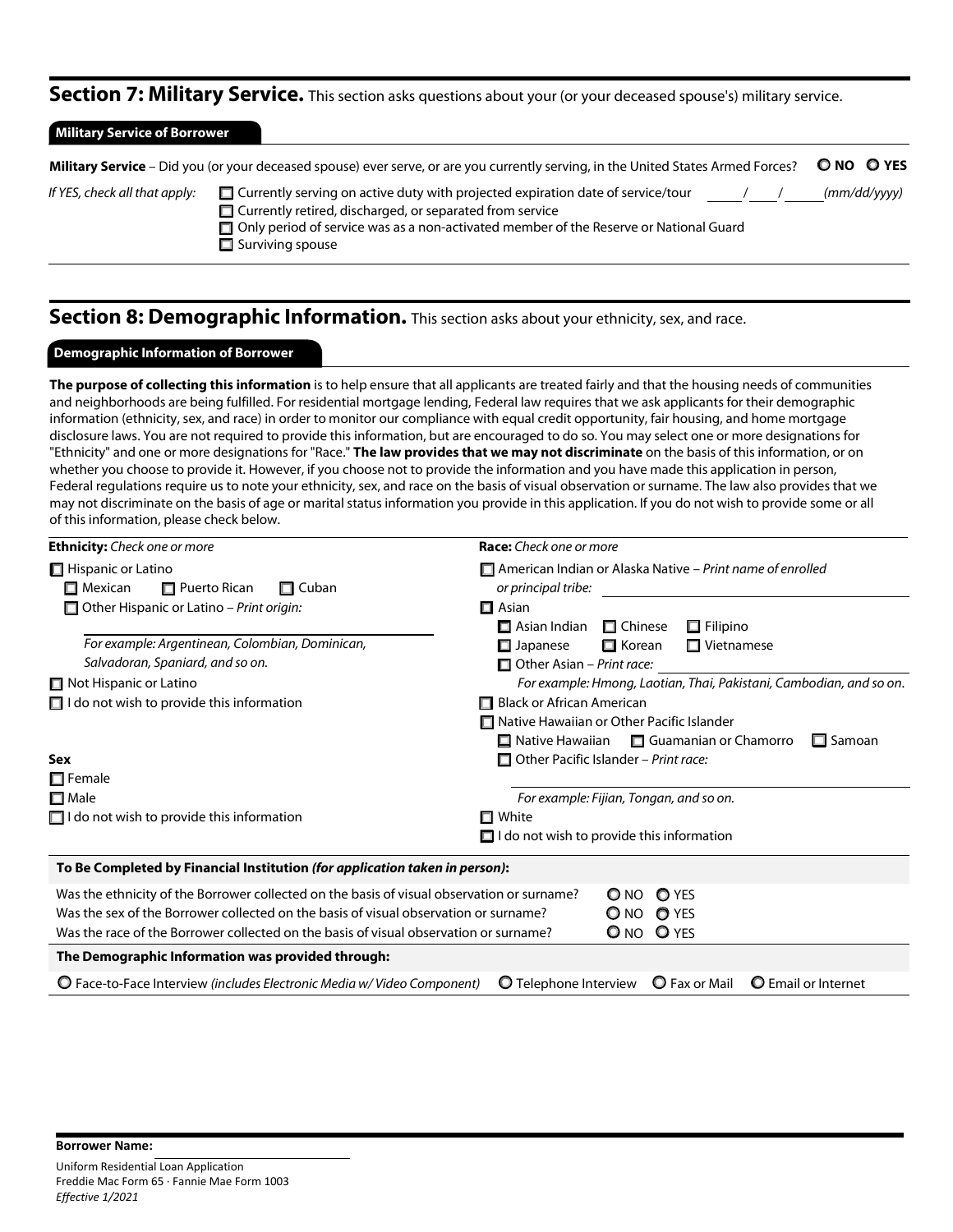# Section 9: Loan Originator Information. To be completed by your Loan Originator.

| <b>Loan Originator Information</b>     |                       |
|----------------------------------------|-----------------------|
| Loan Originator Organization Name      |                       |
| Address                                |                       |
| Loan Originator Organization NMLSR ID# | State License ID#     |
| Loan Originator Name                   |                       |
| Loan Originator NMLSR ID#              | State License ID#     |
| Email                                  | Phone $($ $)$ $-$     |
|                                        |                       |
| Signature                              | Date (mm/dd/yyyy) / / |
|                                        |                       |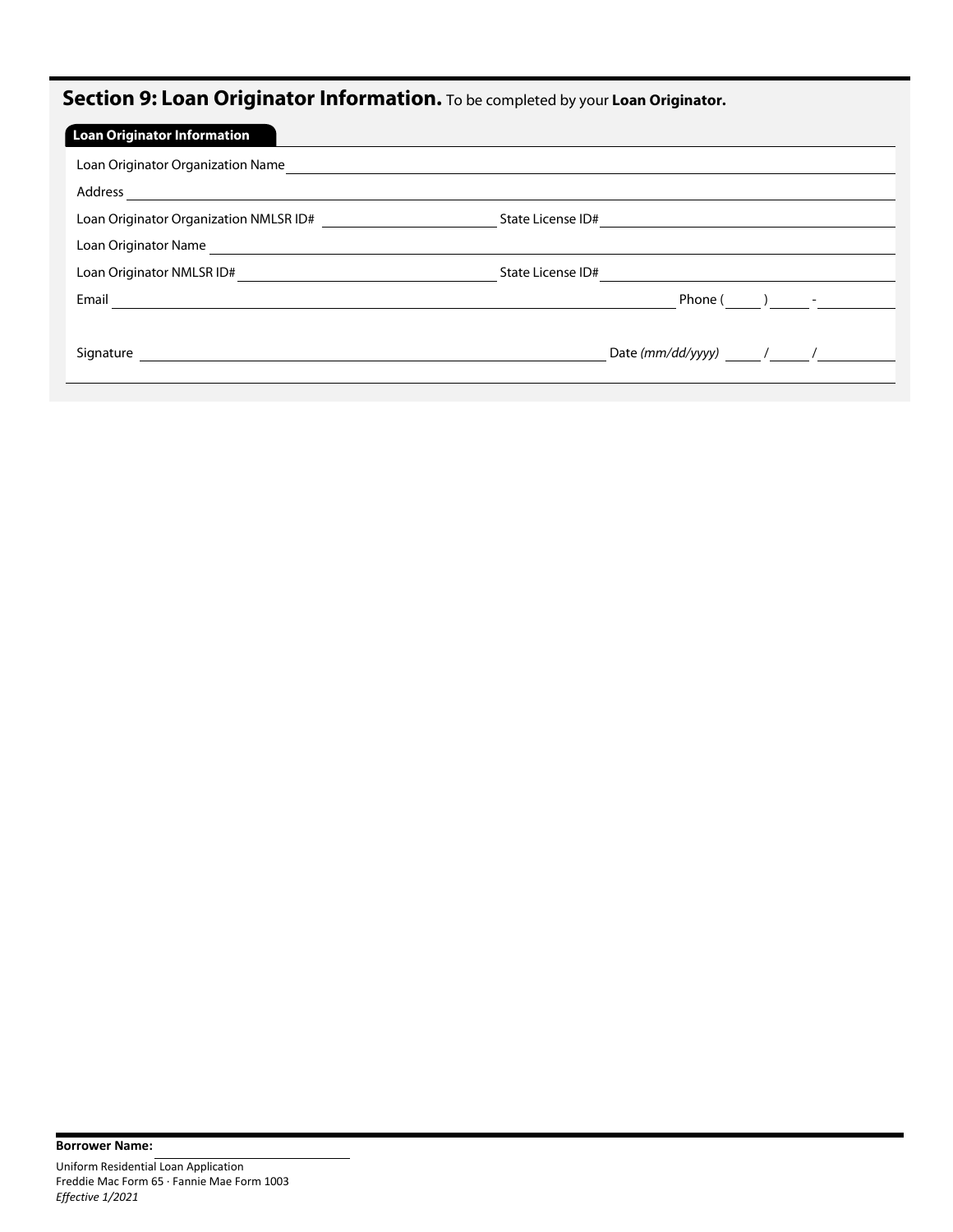## Uniform Residential Loan Application — Additional Borrower

Verify and complete the information on this application as directed by your Lender.

Section 1: Borrower Information. This section asks about your personal information and your income from employment and other sources, such as retirement, that you want considered to qualify for this loan.

| 1a. Personal Information                                                                                                                                                                                                                                                                                                                                                                                                               |                                                                        |                                                               |                                                                                                                             |  |  |                                                                                                                    |                                                         |                  |
|----------------------------------------------------------------------------------------------------------------------------------------------------------------------------------------------------------------------------------------------------------------------------------------------------------------------------------------------------------------------------------------------------------------------------------------|------------------------------------------------------------------------|---------------------------------------------------------------|-----------------------------------------------------------------------------------------------------------------------------|--|--|--------------------------------------------------------------------------------------------------------------------|---------------------------------------------------------|------------------|
| <b>Name</b> (First, Middle, Last, Suffix)<br>Alternate Names - List any names by which you are known or any names<br>under which credit was previously received (First, Middle, Last, Suffix)<br><b>Type of Credit</b><br>$\bigcirc$ I am applying for <b>individual credit.</b><br>O I am applying for joint credit. Total Number of Borrowers: __________<br>Each Borrower intends to apply for joint credit. Your Initials: _______ |                                                                        |                                                               | <b>Social Security Number</b><br>(or Individual Taxpayer Identification Number)                                             |  |  |                                                                                                                    |                                                         |                  |
|                                                                                                                                                                                                                                                                                                                                                                                                                                        |                                                                        |                                                               | Date of Birth<br>(mm/dd/yyyy)<br>$\frac{1}{\sqrt{1-\frac{1}{2}}}$                                                           |  |  | Citizenship<br><b>O</b> U.S. Citizen<br><b>O</b> Permanent Resident Alien<br><b>O</b> Non-Permanent Resident Alien |                                                         |                  |
|                                                                                                                                                                                                                                                                                                                                                                                                                                        |                                                                        |                                                               | List Name(s) of Other Borrower(s) Applying for this Loan<br>(First, Middle, Last, Suffix) - Use a separator between names   |  |  |                                                                                                                    |                                                         |                  |
| <b>Marital Status</b><br><b>O</b> Married<br>O Separated<br>Ages<br><b>Q</b> Unmarried<br>(Single, Divorced, Widowed, Civil Union, Domestic Partnership, Registered<br>Reciprocal Beneficiary Relationship)                                                                                                                                                                                                                            | <b>Dependents</b> (not listed by another Borrower)<br>Number__________ |                                                               | <b>Contact Information</b><br><b>Home</b> Phone ( )<br><b>Cell Phone</b><br><b>Work</b> Phone $($ $)$ $  -$<br><b>Email</b> |  |  | $\mathcal{L}$ and the set of $\mathcal{L}$                                                                         | Ext.                                                    |                  |
| <b>Current Address</b><br>Street <b>Executive Contract Contract Contract Contract Contract Contract Contract Contract Contract Contract Contract Contract Contract Contract Contract Contract Contract Contract Contract Contract Contract Contract Contra</b>                                                                                                                                                                         |                                                                        |                                                               |                                                                                                                             |  |  |                                                                                                                    | Unit #<br>$\overline{$ Country $\overline{\phantom{z}}$ |                  |
| How Long at Current Address? _____Years _____Months <b>Housing</b> © No primary housing expense © Own © Rent (\$ ___________/month)                                                                                                                                                                                                                                                                                                    |                                                                        |                                                               |                                                                                                                             |  |  |                                                                                                                    |                                                         |                  |
| If at Current Address for LESS than 2 years, list Former Address                                                                                                                                                                                                                                                                                                                                                                       |                                                                        |                                                               | $\Box$ Does not apply                                                                                                       |  |  |                                                                                                                    | Unit #                                                  |                  |
| City <b>Contract Contract Contract Contract Contract Contract Contract Contract Contract Contract Contract Contract Contract Contract Contract Contract Contract Contract Contract Contract Contract Contract Contract Contract </b>                                                                                                                                                                                                   |                                                                        |                                                               |                                                                                                                             |  |  |                                                                                                                    |                                                         |                  |
|                                                                                                                                                                                                                                                                                                                                                                                                                                        |                                                                        |                                                               |                                                                                                                             |  |  |                                                                                                                    |                                                         | /month)          |
| Mailing Address - if different from Current Address                                                                                                                                                                                                                                                                                                                                                                                    |                                                                        |                                                               | $\Box$ Does not apply                                                                                                       |  |  |                                                                                                                    |                                                         |                  |
| City                                                                                                                                                                                                                                                                                                                                                                                                                                   |                                                                        |                                                               |                                                                                                                             |  |  |                                                                                                                    | Unit $#$<br>$\overline{\text{Country}}$                 |                  |
| 1b. Current Employment/Self Employment and Income                                                                                                                                                                                                                                                                                                                                                                                      |                                                                        |                                                               | $\Box$ Does not apply                                                                                                       |  |  |                                                                                                                    |                                                         |                  |
| Employer or Business Name and the control of the control of the control of the control of the control of the control of the control of the control of the control of the control of the control of the control of the control                                                                                                                                                                                                          |                                                                        |                                                               | Phone $($ $)$ $-$                                                                                                           |  |  | <b>Gross Monthly Income</b>                                                                                        |                                                         |                  |
| Street                                                                                                                                                                                                                                                                                                                                                                                                                                 |                                                                        |                                                               | Unit #                                                                                                                      |  |  | Base \$ /month                                                                                                     |                                                         |                  |
| City                                                                                                                                                                                                                                                                                                                                                                                                                                   | State                                                                  | Zip                                                           | Country                                                                                                                     |  |  | Overtime<br><b>Bonus</b>                                                                                           |                                                         | /month<br>/month |
| <b>Position or Title</b><br><b>Start Date</b> / /<br>How long in this line of work?                                                                                                                                                                                                                                                                                                                                                    | (mm/dd/yyyy)<br>Years<br>Months                                        | Check if this statement applies:<br>party to the transaction. | am employed by a family member,<br>property seller, real estate agent, or other                                             |  |  | Commission \$<br>Military<br>Entitlements \$                                                                       |                                                         | /month<br>/month |
| <b>Check if you are the Business</b>                                                                                                                                                                                                                                                                                                                                                                                                   | $\bigcirc$ I have an ownership share of less than 25%.                 |                                                               | <b>Monthly Income (or Loss)</b>                                                                                             |  |  | Other                                                                                                              |                                                         | /month           |
| <b>Owner or Self-Employed</b>                                                                                                                                                                                                                                                                                                                                                                                                          | $\bigcirc$ I have an ownership share of 25% or more.                   |                                                               | \$                                                                                                                          |  |  | <b>TOTAL</b>                                                                                                       | \$.                                                     | /month           |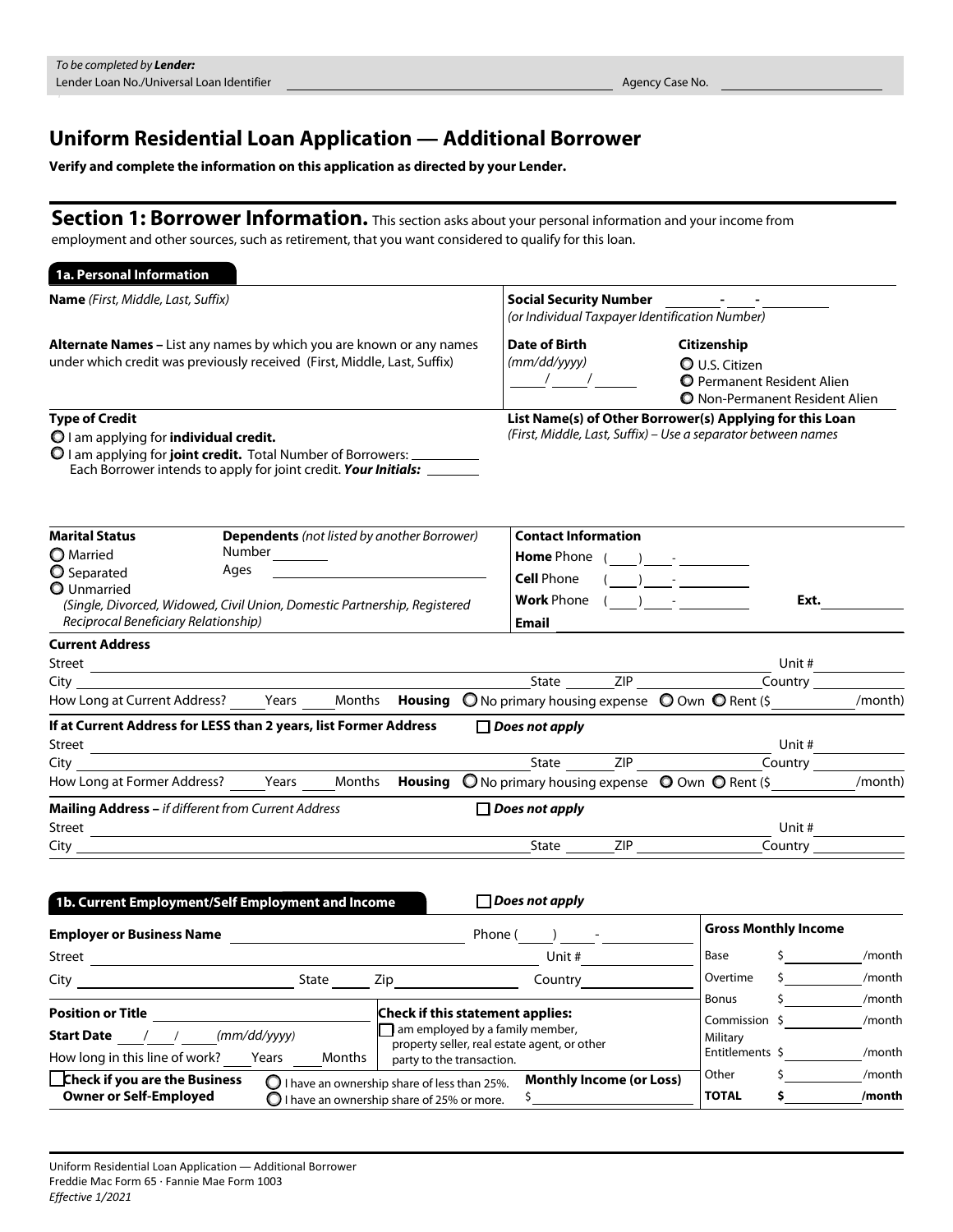| 1c. IF APPLICABLE, Complete Information for Additional Employment/Self-Employment and Income |                                                                                                                                       | $\Box$ Does not apply                     |                  |
|----------------------------------------------------------------------------------------------|---------------------------------------------------------------------------------------------------------------------------------------|-------------------------------------------|------------------|
| <b>Employer or Business Name</b>                                                             | Phone (                                                                                                                               | <b>Gross Monthly Income</b>               |                  |
| Street                                                                                       | Unit #                                                                                                                                | Base                                      | /month           |
| City<br>State                                                                                | Zip<br>Country                                                                                                                        | Overtime                                  | /month           |
| <b>Position or Title</b><br>(mm/dd/yyyy)<br><b>Start Date</b>                                | <b>Check if this statement applies:</b><br>I am employed by a family member,                                                          | <b>Bonus</b><br>Commission \$<br>Military | /month<br>/month |
| How long in this line of work?<br>Months<br>Years                                            | property seller, real estate agent, or other<br>party to the transaction.                                                             | Entitlements \$                           | /month           |
| □Check if you are the Business<br><b>Owner or Self-Employed</b>                              | <b>Monthly Income (or Loss)</b><br>$\bullet$ I have an ownership share of less than 25%.<br>I have an ownership share of 25% or more. | Other<br><b>TOTAL</b>                     | /month<br>/month |

### 1d. IF APPLICABLE, Complete Information for Previous Employment/Self-Employment and Income

*Does not apply*

| Provide at least 2 years of current and previous employment and income. |      |                                       |                               |
|-------------------------------------------------------------------------|------|---------------------------------------|-------------------------------|
| <b>Employer or Business Name</b>                                        |      | Phone (                               | <b>Previous Gross Monthly</b> |
| Street                                                                  |      | Unit #                                | Income<br>/month              |
| City<br>State                                                           | Zip. | Country                               |                               |
| <b>Position or Title</b>                                                |      |                                       |                               |
| (mm/dd/yyyy)<br><b>Start Date</b>                                       |      | <b>Check if you were the Business</b> |                               |
| <b>End Date</b><br>(mm/dd/yyyy)                                         |      | <b>Owner or Self-Employed</b>         |                               |

| 1e. Income from Other Sources                                              |                                                                            | $\sqcap$ Does not apply                                                                                                                              |                                                                                   |                                                                                      |                                                                           |  |
|----------------------------------------------------------------------------|----------------------------------------------------------------------------|------------------------------------------------------------------------------------------------------------------------------------------------------|-----------------------------------------------------------------------------------|--------------------------------------------------------------------------------------|---------------------------------------------------------------------------|--|
|                                                                            |                                                                            | Include income from other sources below. Under Income Source, choose from the sources listed here:                                                   |                                                                                   |                                                                                      |                                                                           |  |
| • Alimony<br>• Automobile Allowance<br>• Boarder Income<br>• Capital Gains | • Child Support<br>• Disability<br>• Foster Care<br>• Housing or Parsonage | • Interest and Dividends<br>• Mortgage Credit Certificate<br>• Mortgage Differential<br>Payments                                                     | • Notes Receivable<br>• Public Assistance<br>• Retirement<br>(e.g., Pension, IRA) | • Royalty Payments<br>• Separate Maintenance<br>• Social Security<br>$\bullet$ Trust | • Unemployment<br><b>Benefits</b><br>• VA Compensation<br>$\bullet$ Other |  |
| loan.                                                                      |                                                                            | NOTE: Reveal alimony, child support, separate maintenance, or other income ONLY IF you want it considered in determining your qualification for this |                                                                                   |                                                                                      |                                                                           |  |
| <b>Income Source</b> – use list above                                      |                                                                            |                                                                                                                                                      |                                                                                   |                                                                                      | <b>Monthly Income</b>                                                     |  |
|                                                                            |                                                                            |                                                                                                                                                      |                                                                                   |                                                                                      |                                                                           |  |
|                                                                            |                                                                            |                                                                                                                                                      |                                                                                   |                                                                                      |                                                                           |  |
|                                                                            |                                                                            |                                                                                                                                                      |                                                                                   |                                                                                      |                                                                           |  |

Provide TOTAL Amount Here  $\vert$ \$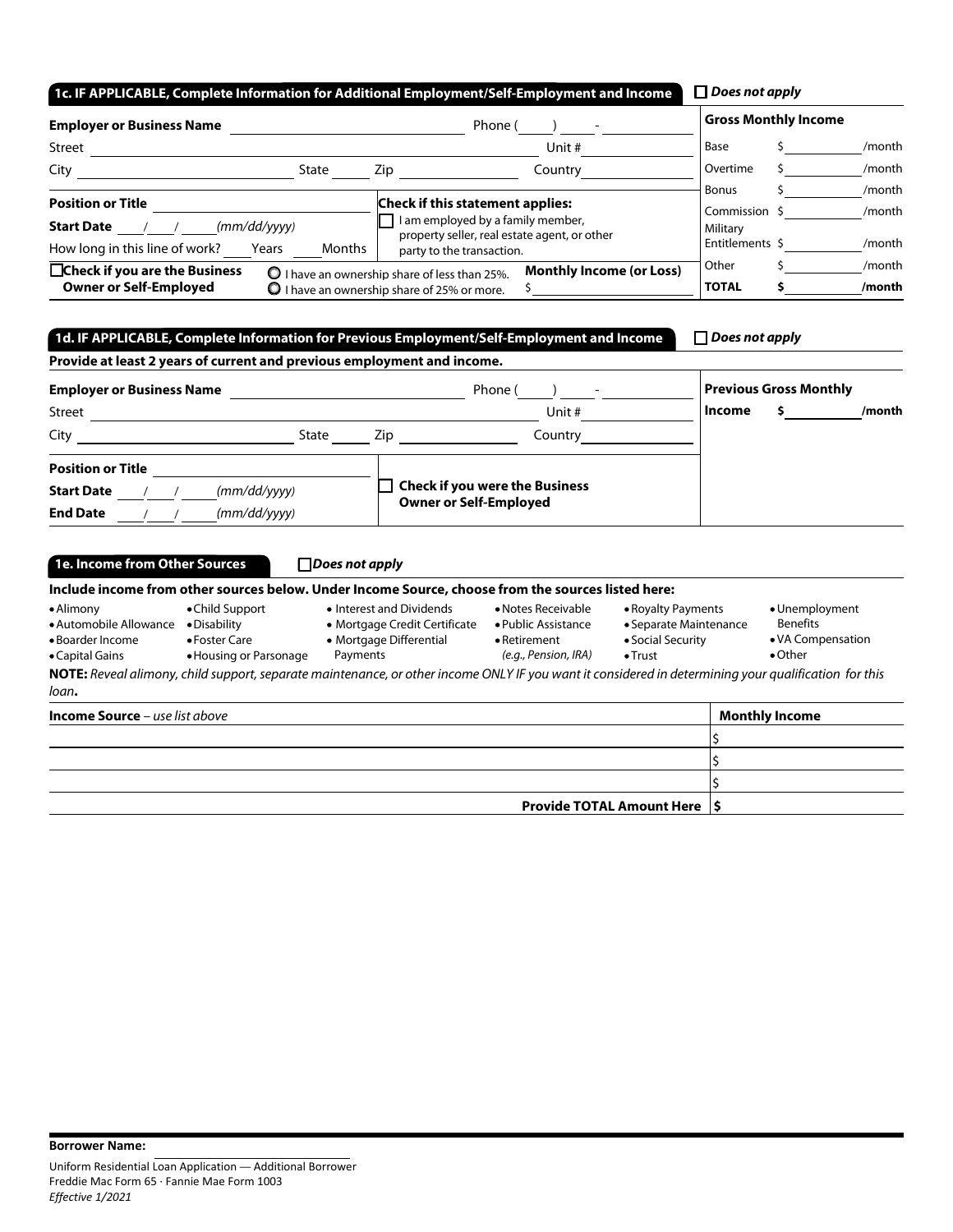Borrower Name:

### Section 2: Financial Information — Assets and Liabilities.

My information for Section 2 is listed on the Uniform Residential Loan Application with

## Section 3: Financial Information — Real Estate.

My information for Section 3 is listed on the Uniform Residential Loan Application with

## Section 4: Loan and Property Information.

My information for Section 4 is listed on the Uniform Residential Loan Application with

Section 5: Declarations. This section asks you specific questions about the property, your funding, and your past financial history.

### **A.** Will you occupy the property as your primary residence?  $\Box$  NO NO O YES If YES, have you had an ownership interest in another property in the last three years?  $\Box$  NO  $\Box$  NO  $\Box$  YES If YES, complete (1) and (2) below: (1) What type of property did you own: primary residence (PR), FHA secondary residence (SR), second home (SH), or investment property (IP)? (2) How did you hold title to the property: by yourself (S), jointly with your spouse (SP), or jointly with another person (O)? **B.** If this is a Purchase Transaction: Do you have a family relationship or business affiliation with the seller of the property?  $\Box$  NO  $\Box$  YES C. Are you borrowing any money for this real estate transaction (e.g., money for your closing costs or down payment) or obtaining any money from another party, such as the seller or realtor, that you have not disclosed on this loan application?  $\Box$  NO  $\Box$  YES If YES, what is the amount of this money?  $\frac{1}{2}$ D. 1. Have you or will you be applying for a mortgage loan on another property (not the property securing this loan) on or before closing this transaction that is not disclosed on this loan application? No NO YES 2. Have you or will you be applying for any new credit (e.g., installment loan, credit card, etc.) on or before closing this loan that is not disclosed on this application?  $|$  O YES E. Will this property be subject to a lien that could take priority over the first mortgage lien, such as a clean energy lien paid through your property taxes (e.g., the Property Assessed Clean Energy Program?  $\Box$  NO YES 5a. About this Property and Your Money for this Loan

| <b>5b. About Your Finances</b>                                                                                                                                                                                         |          |          |
|------------------------------------------------------------------------------------------------------------------------------------------------------------------------------------------------------------------------|----------|----------|
| F. Are you a co-signer or guarantor on any debt or loan that is not disclosed on this application?                                                                                                                     |          | ONO OYES |
| <b>G.</b> Are there any outstanding judgments against you?                                                                                                                                                             | ONO OYES |          |
| H. Are you currently delinquent or in default on a Federal debt?                                                                                                                                                       | ONO OYES |          |
| <b>I.</b> Are you a party to a lawsuit in which you potentially have any personal financial liability?                                                                                                                 | ONO OYES |          |
| J. Have you conveyed title to any property in lieu of foreclosure in the past 7 years?                                                                                                                                 |          | ONO OYES |
| K. Within the past 7 years, have you completed a pre-foreclosure sale or short sale, whereby the property was sold to a third party<br>and the Lender agreed to accept less than the outstanding mortgage balance due? |          | ONO OYES |
| <b>L.</b> Have you had property foreclosed upon in the last 7 years?                                                                                                                                                   |          | ONO OYES |
| M. Have you declared bankruptcy within the past 7 years?<br>If YES, identify the type(s) of bankruptcy:<br>$\Box$ Chapter 7<br>$\Box$ Chapter 13<br>□ Chapter 12<br>$\Box$ Chapter 11                                  |          | ONO OYES |

(insert name of Borrower)

(insert name of Borrower)

(insert name of Borrower)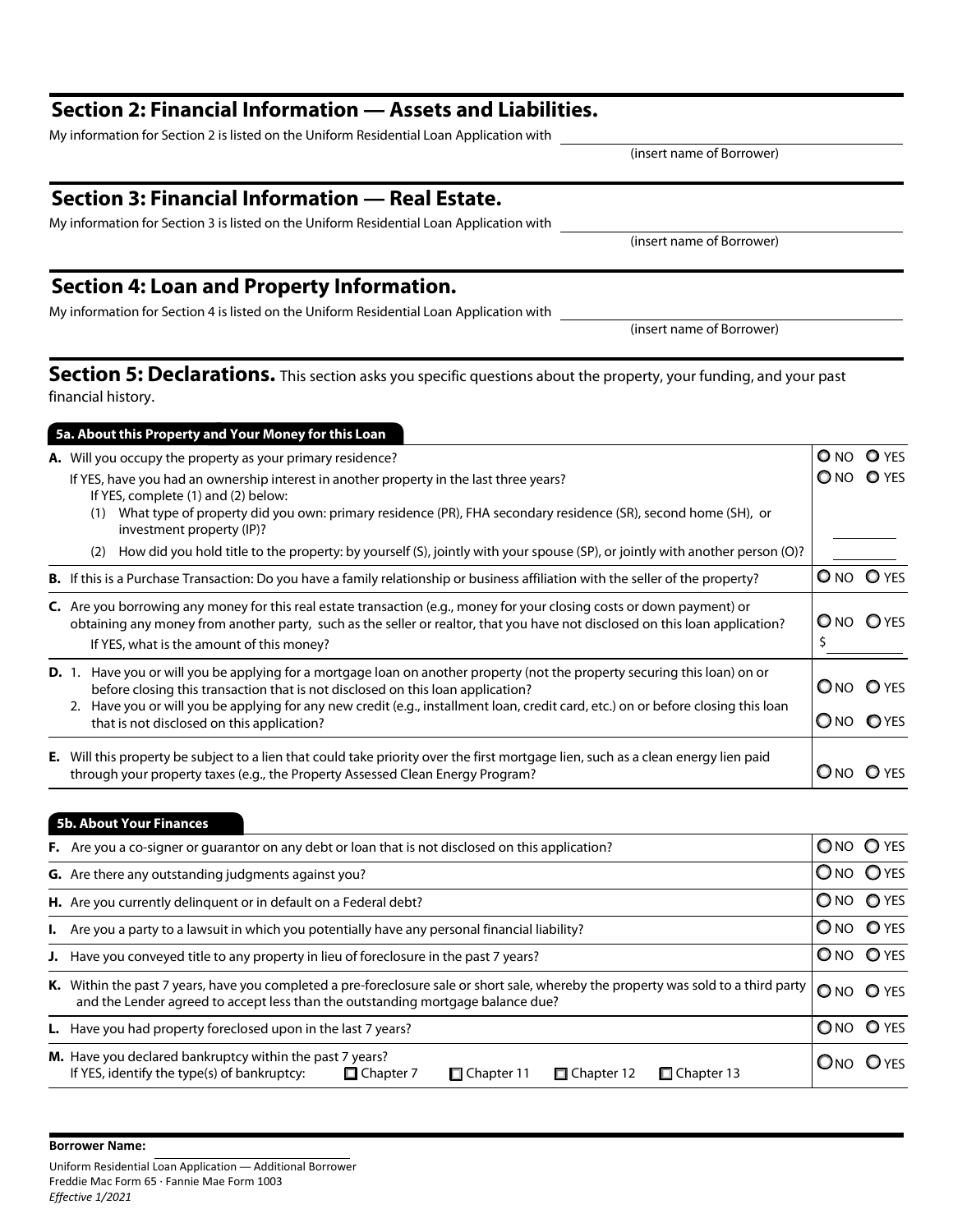### Section 6: Acknowledgements and Agreements.

My information for Section 6 is listed on the Uniform Residential Loan Application with

(insert name of Borrower)

### Section 7: Military Service. This section asks questions about your (or your deceased spouse's) military service.

### Military Service of Borrower

Military Service – Did you (or your deceased spouse) ever serve, or are you currently serving, in the United States Armed Forces?  $\bigcirc$  NO  $\bigcirc$  YES

| If YES, check all that apply: | 口C |
|-------------------------------|----|
|                               |    |

*If YES, check all that apply:* Currently serving on active duty with projected expiration date of service/tour / / *(mm/dd/yyyy)* Currently retired, discharged, or separated from service Only period of service was as a non-activated member of the Reserve or National Guard  $\Box$  Surviving spouse

### Section 8: Demographic Information. This section asks about your ethnicity, sex, and race.

### Demographic Information of Borrower

The purpose of collecting this information is to help ensure that all applicants are treated fairly and that the housing needs of communities and neighborhoods are being fulfilled. For residential mortgage lending, Federal law requires that we ask applicants for their demographic information (ethnicity, sex, and race) in order to monitor our compliance with equal credit opportunity, fair housing, and home mortgage disclosure laws. You are not required to provide this information, but are encouraged to do so. You may select one or more designations for "Ethnicity" and one or more designations for "Race." The law provides that we may not discriminate on the basis of this information, or on whether you choose to provide it. However, if you choose not to provide the information and you have made this application in person, Federal regulations require us to note your ethnicity, sex, and race on the basis of visual observation or surname. The law also provides that we may not discriminate on the basis of age or marital status information you provide in this application. If you do not wish to provide some or all of this information, please check below.

| <b>Ethnicity:</b> Check one or more                                                                                                                                                                                                                                         | <b>Race:</b> Check one or more                                                               |  |  |  |
|-----------------------------------------------------------------------------------------------------------------------------------------------------------------------------------------------------------------------------------------------------------------------------|----------------------------------------------------------------------------------------------|--|--|--|
| $\Box$ Hispanic or Latino<br>$\Box$ Puerto Rican<br>$\Box$ Mexican<br>$\Box$ Cuban                                                                                                                                                                                          | $\Box$ American Indian or Alaska Native – Print name of enrolled<br>or principal tribe:      |  |  |  |
| $\Box$ Other Hispanic or Latino – Print origin:                                                                                                                                                                                                                             | $\Box$ Asian<br>$\Box$ Filipino<br>$\Box$ Asian Indian<br>$\Box$ Chinese                     |  |  |  |
| For example: Argentinean, Colombian, Dominican,<br>Salvadoran, Spaniard, and so on.                                                                                                                                                                                         | $\Box$ Korean<br>$\Box$ Vietnamese<br>$\square$ Japanese<br>$\Box$ Other Asian – Print race: |  |  |  |
| $\Box$ Not Hispanic or Latino                                                                                                                                                                                                                                               | For example: Hmong, Laotian, Thai, Pakistani, Cambodian, and so on.                          |  |  |  |
| $\Box$ I do not wish to provide this information                                                                                                                                                                                                                            | Black or African American                                                                    |  |  |  |
|                                                                                                                                                                                                                                                                             | □ Native Hawaiian or Other Pacific Islander                                                  |  |  |  |
|                                                                                                                                                                                                                                                                             | $\Box$ Native Hawaiian $\Box$ Guamanian or Chamorro<br>$\Box$ Samoan                         |  |  |  |
| <b>Sex</b>                                                                                                                                                                                                                                                                  | $\Box$ Other Pacific Islander - Print race:                                                  |  |  |  |
| $\Box$ Female                                                                                                                                                                                                                                                               |                                                                                              |  |  |  |
| $\Box$ Male                                                                                                                                                                                                                                                                 | For example: Fijian, Tongan, and so on.                                                      |  |  |  |
| $\Box$ I do not wish to provide this information                                                                                                                                                                                                                            | $\Box$ White                                                                                 |  |  |  |
|                                                                                                                                                                                                                                                                             | $\Box$ I do not wish to provide this information                                             |  |  |  |
| To Be Completed by Financial Institution (for application taken in person):                                                                                                                                                                                                 |                                                                                              |  |  |  |
| Was the ethnicity of the Borrower collected on the basis of visual observation or surname?<br>Was the sex of the Borrower collected on the basis of visual observation or surname?<br>Was the race of the Borrower collected on the basis of visual observation or surname? | $O$ YES<br>$\mathsf{O}$ NO<br>O NO<br><b>O</b> YES<br>ONO OYES                               |  |  |  |
| The Demographic Information was provided through:                                                                                                                                                                                                                           |                                                                                              |  |  |  |
| $\mathbf O$ Face-to-Face Interview (includes Electronic Media w/Video Component)                                                                                                                                                                                            | O Telephone Interview<br><b>O</b> Fax or Mail<br><b>O</b> Email or Internet                  |  |  |  |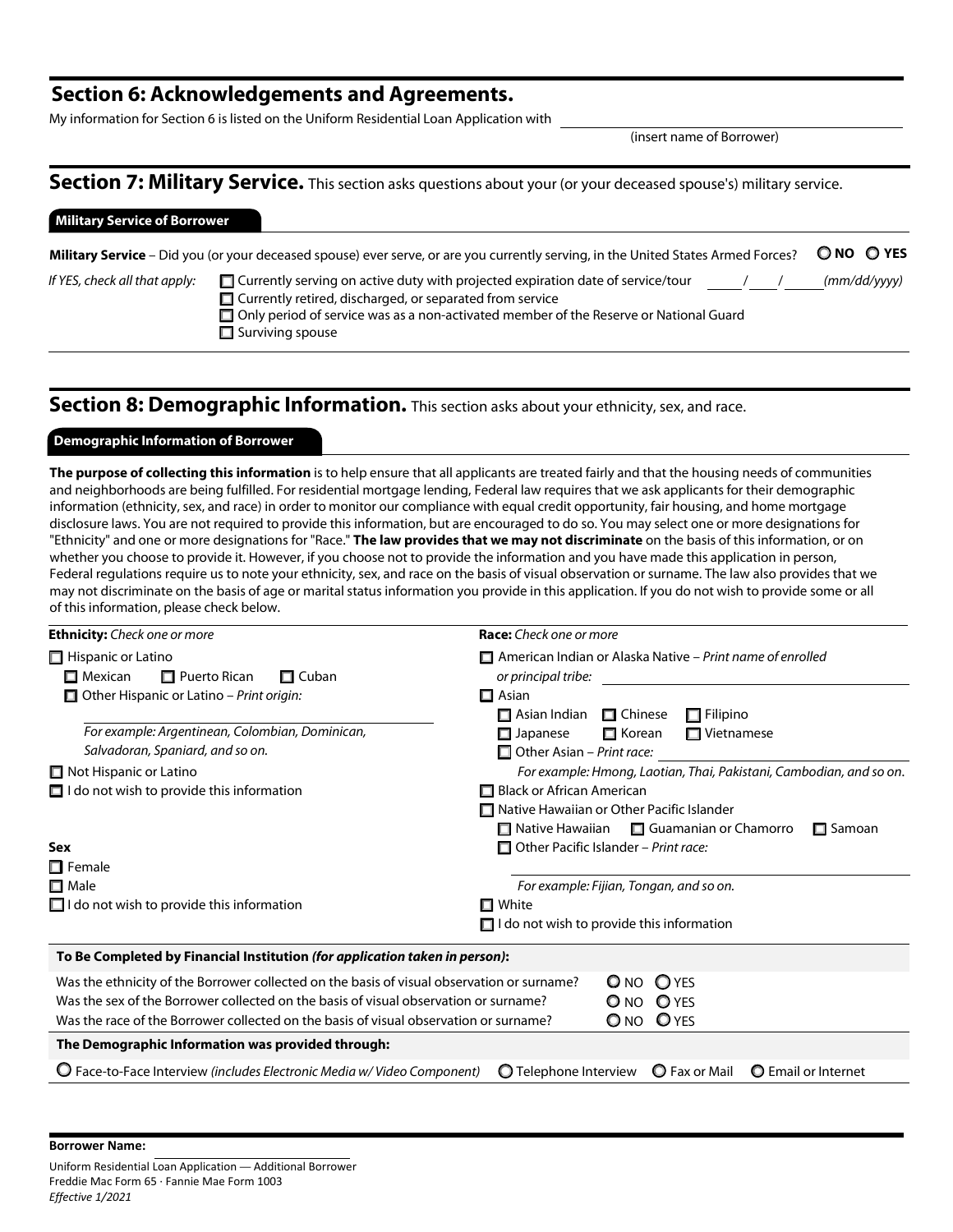# Section 9: Loan Originator Information. To be completed by your Loan Originator.

| <b>Loan Originator Information</b>     |                       |
|----------------------------------------|-----------------------|
| Loan Originator Organization Name      |                       |
| Address                                |                       |
| Loan Originator Organization NMLSR ID# | State License ID#     |
| Loan Originator Name                   |                       |
| Loan Originator NMLSR ID#              | State License ID#     |
| Email                                  | Phone $($ ) -         |
|                                        |                       |
| Signature                              | Date (mm/dd/yyyy) / / |
|                                        |                       |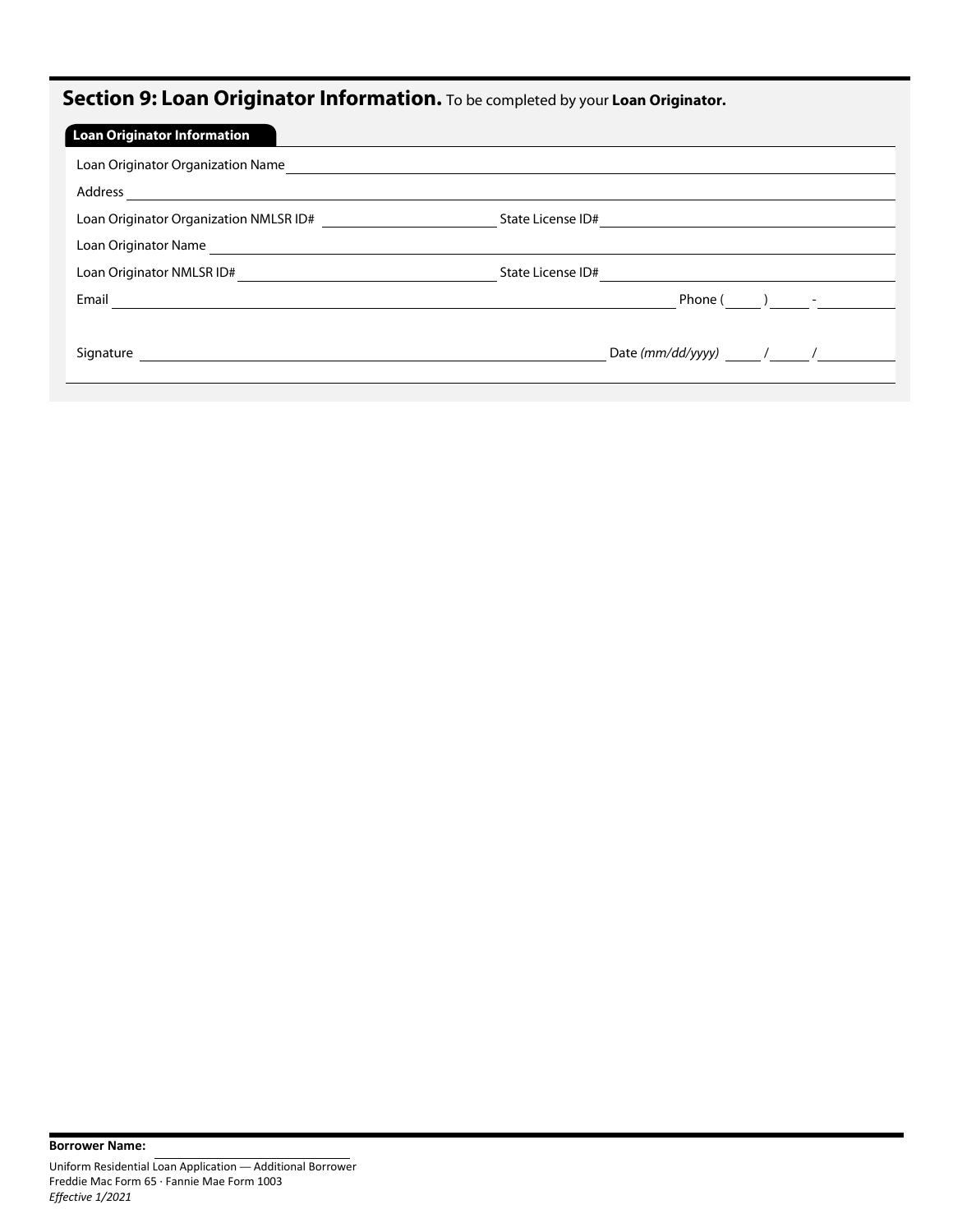# Uniform Residential Loan Application – Continuation Sheet

 Use this continuation sheet if you need more space to complete the Uniform Residential Loan Application. Continuation Sheet

Borrower Name *(First, Middle, Last, Suffix)*

Additional Information

Additional Borrower Name *(First, Middle, Last, Suffix)*

### Additional Information

I/We fully understand that it is a federal crime punishable by fine or imprisonment, or both, to knowingly make any false statements concerning any of the above facts as applicable under the provisions of federal law (18 U.S.C. §§ 1001 et seq.).

| <b>Borrower Signature</b>            | Date $\frac{mm}{dd}/\frac{yy}{y}$ / / |  |
|--------------------------------------|---------------------------------------|--|
| <b>Additional Borrower Signature</b> | Date $(mm/dd/yyyy)$ / /               |  |